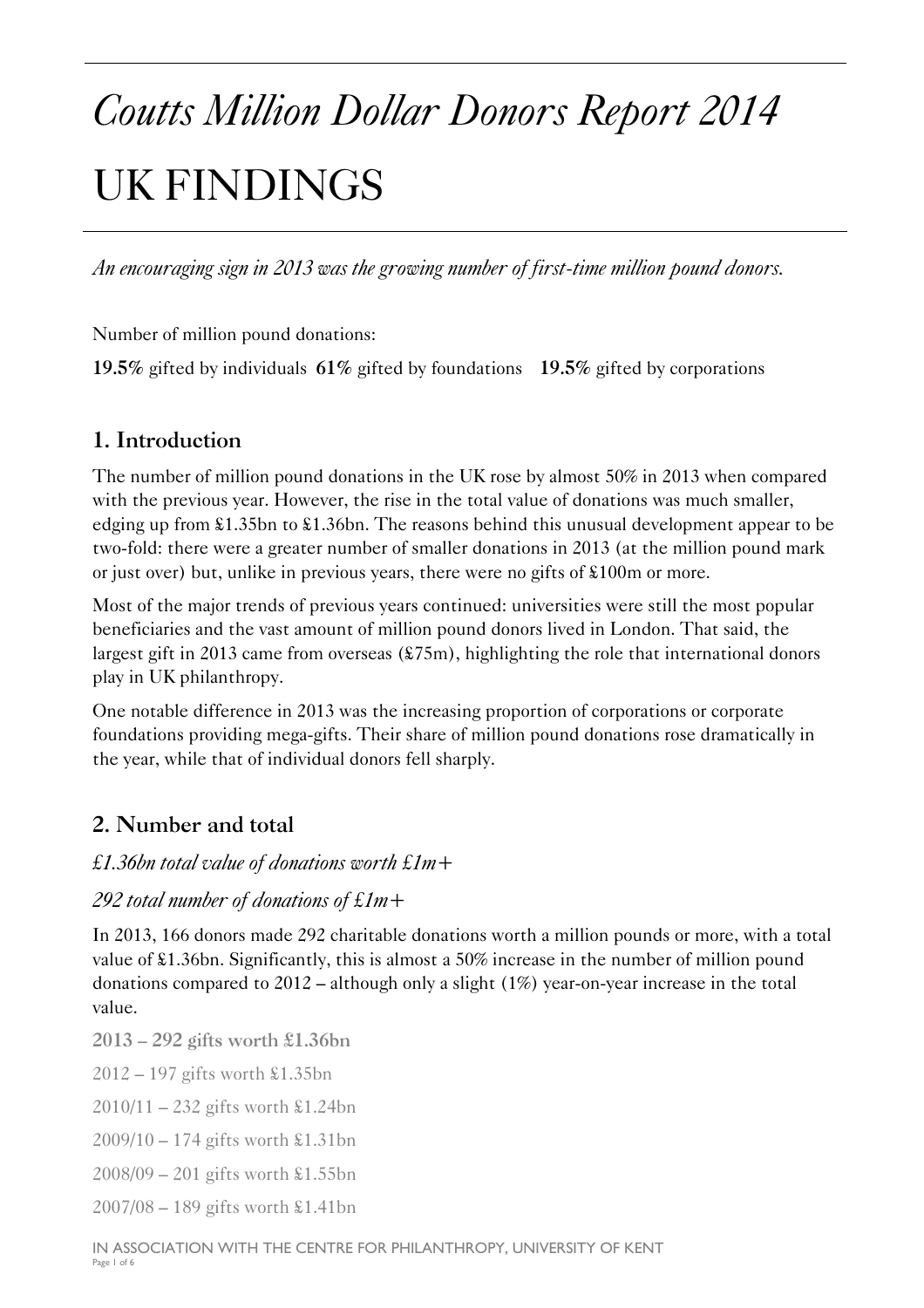2006/07 – 193 gifts worth £1.62bn

# **3. Average size**

*2013 saw a growing number of first-time million pound donors.* 

The size of the average million pound donation in 2013 was lower than in recent years. This could be linked to the increased number of first-time donors, who are more likely to give nearer the lower end of the scale.

The mean value of donations was £4.6m and the median (the middle value when all are placed in ascending order) was £2m. The absence of any nine-figure donations, which were a feature of previous years, also brought down the 2013 average.

| <b>MEAN</b> | <b>MEDIAN</b> | <b>MODE</b> |
|-------------|---------------|-------------|
| \$4.6m      | \$2m          | \$1m        |
| in 2013     | in 2013       | in 2013     |
|             |               |             |
| \$6.9m      | \$2.3m        | \$1m        |
| in 2012     | in 2012       | in 2012     |

# **4. Value**

#### *The largest donation in 2013 was £75m.*

Almost 11% (31) of 2013's donations were eight-figure sums (£10m or more), with the largest being £75m. However, the mean figure was lower than in 2012 because there were a larger than usual number of gifts that just qualified as million pound donations; 39 (13% of the total number) were worth exactly £1m.

45% (45.5%) 133 gifts of up to £2m 44% (43.8%) 128 gifts worth £2 - £9.9m 11% (10.6%) 31 gifts worth £10m+

# **5. Source**

#### *Corporate philanthropy moved up a gear in 2013, though individual donations fell significantly.*

Donations from corporations in 2013 recovered after a drop in 2012. In every edition of this report from 2008-2011 corporations accounted for around 10%, of the total value but in 2013 they hit a high of 15%. This is the result of continued strong philanthropic activity by established firms such as British Gas, Shell and HSBC, along with multi-million pound donations by new entities such as Nominet UK, the domain name registry .

By contrast, the percentage of gifts by individuals fell from  $32\%$  ( $\text{\&}428\text{m}$ ) in 2012 to only 18% (roughly £240m). This is a considerable drop, which is more likely a result of a shift in the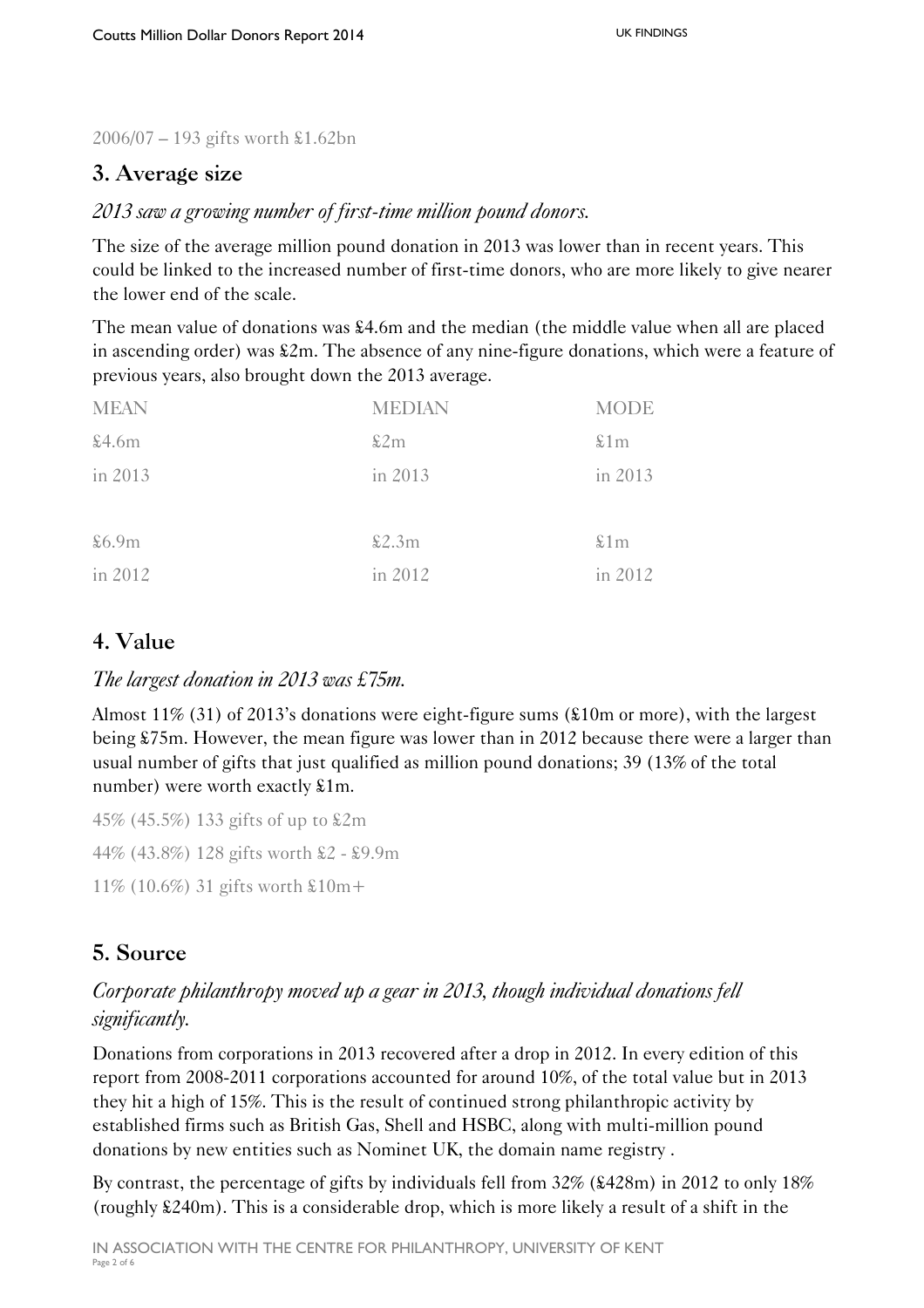method of giving rather than any decline in the generosity of individuals. The vast majority of gifts categorised as 'individual' are for less than £2m, but 21 of the gifts made through charitable trusts and foundations are worth £10m or more, including three worth £50m or more.

| Foundations | Individuals                                                                      | Corporations |
|-------------|----------------------------------------------------------------------------------|--------------|
| \$915.1m    | \$239.9m                                                                         | \$202.2m\$   |
|             | 67% of total value in 2013 18% of total value in 2013 15% of total value in 2013 |              |

# **6. Location**

#### *Donors from London continued to dominate mega-gifts.*

London kept its status as the centre of UK philanthropy, producing the vast majority of million pound donors (169 donations). Together with those from the South East, they accounted for roughly three-quarters of the cumulative value of million pound donations last year. The only other region where the number of donations exceeded 10 was the North West (16), accounting for 6.5% of the total value.

However, it is worth noting that the largest single donation came from outside the UK. The £75m gift to Oxford University was from the Geneva-based [McCall MacBain Foundation,](http://www.mccallmacbain.org/) set up by a Canadian couple. This is a striking illustration of the importance of donations from overseas. Indeed, 19 donations, making up 14% of the total value, were made from nine countries outside the UK.

| Region           | Number         | % of total<br>number (where<br>$known^*)$ |
|------------------|----------------|-------------------------------------------|
| London           | 169            | 69                                        |
| South East       | 21             | 8.5                                       |
| North West       | 16             | 6.5                                       |
| East             | $\mathcal{Q}$  | $\overline{4}$                            |
| North East       | 7              | 3                                         |
| Scotland         | 6              | $\mathbf{2}$                              |
| West Midlands    | 6              | $\mathcal{Z}$                             |
| East Midlands    | 5              | $\mathfrak{2}$                            |
| South West       | 3              | $\mathbf{1}$                              |
| Yorkshire        | $\mathbf{1}$   | 0.5                                       |
| Wales            | 1              | 0.5                                       |
| Northern Ireland | $\mathfrak{2}$ | $\mathbf{1}$                              |

*Location of UK-based £1m+ donors\**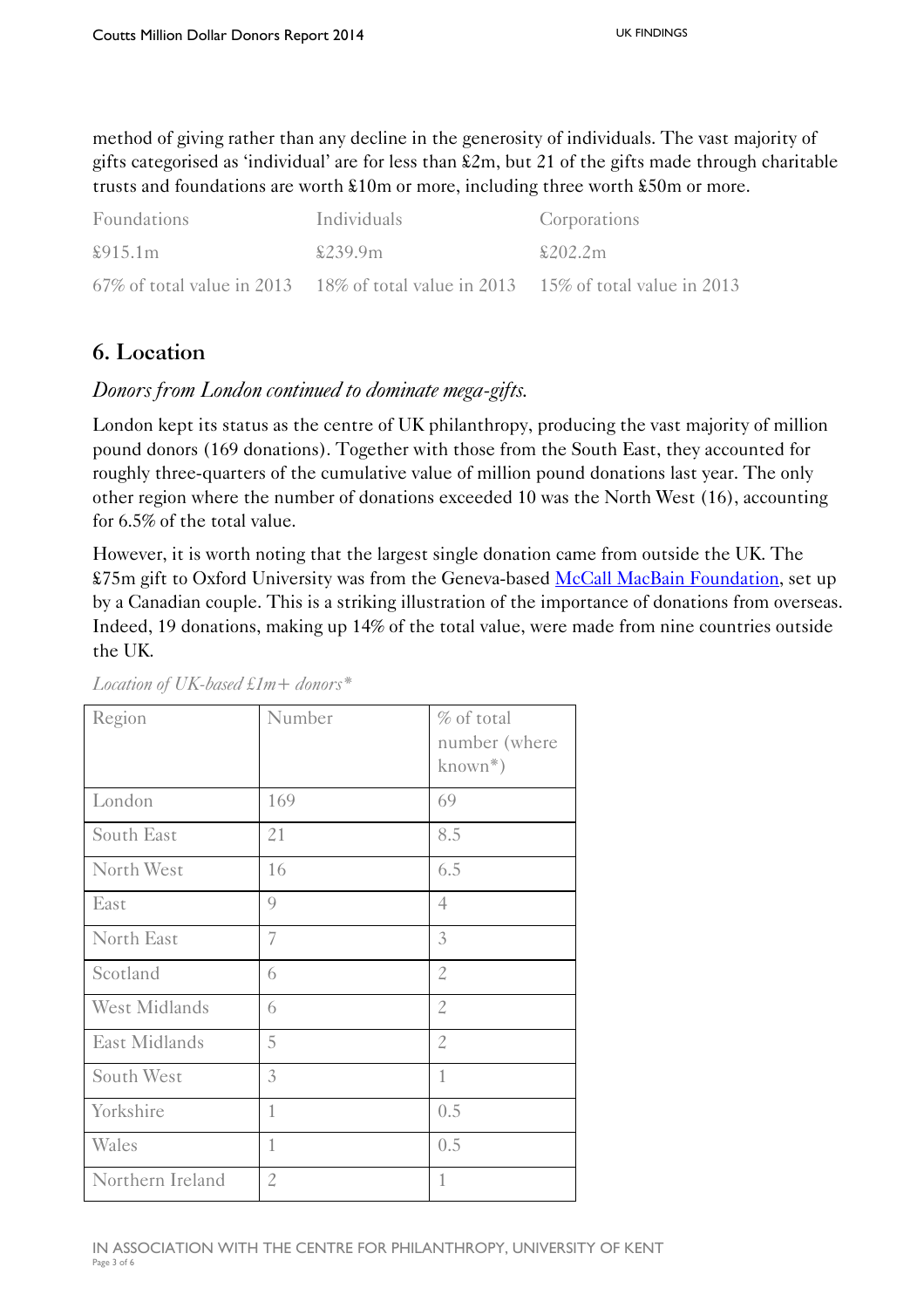\*known for 246 of the UK-based donations

# **7. Recipients**

#### *Million pound donations were well spread, with few organisations receiving more than one.*

Not surprisingly, it was unusual for an organisation to receive more than one gift of a million pounds or more. A total of 241 recipients received the 292 donations. However, 28 organisations did receive more than one donation: 19 got two each, and the remaining nine that received three or more were either universities or major brand charities.

241 total recipients in 2013

#### **8. Distribution**

#### *Higher education again attracted the lion's share of million pound donations.*

As in previous years, higher education and charitable trusts and foundations were the main destinations for million pound donations, together attracting almost two-thirds (64%) of the total value.

The biggest share (41%) went to higher education institutions (HEIs), which received seven of the ten largest donations, all worth at least £30m. A total of 33 universities received sevenfigure donations and 11 of these saw more than one donation of this size. Oxford received 12 such gifts and Cambridge was given seven, though nine non-Oxbridge HEIs accepted at least one eight-figure gift.

Foundations also remained a popular choice, with 23% of donations either used to set up or to top up charitable trusts and foundations. As noted in previous reports, not all the money from these gifts is available immediately as it is largely 'banked' for distribution over time; the continuing strong flow of funds into these giving vehicles is a guarantee of future support for charitable organisations.

**Total £1.36bn 292 donations of £1m+** 

Higher education £552.1m

65 donations of  $$1m+$ 

Foundations £308.23m

78 donations of £1m+

International<sup>[1](#page-3-0)</sup>  $$119.09m$ 

29 donations of  $$1m+$ 

l

<span id="page-3-0"></span>IN ASSOCIATION WITH THE CENTRE FOR PHILANTHROPY, UNIVERSITY OF KENT Page 4 of 6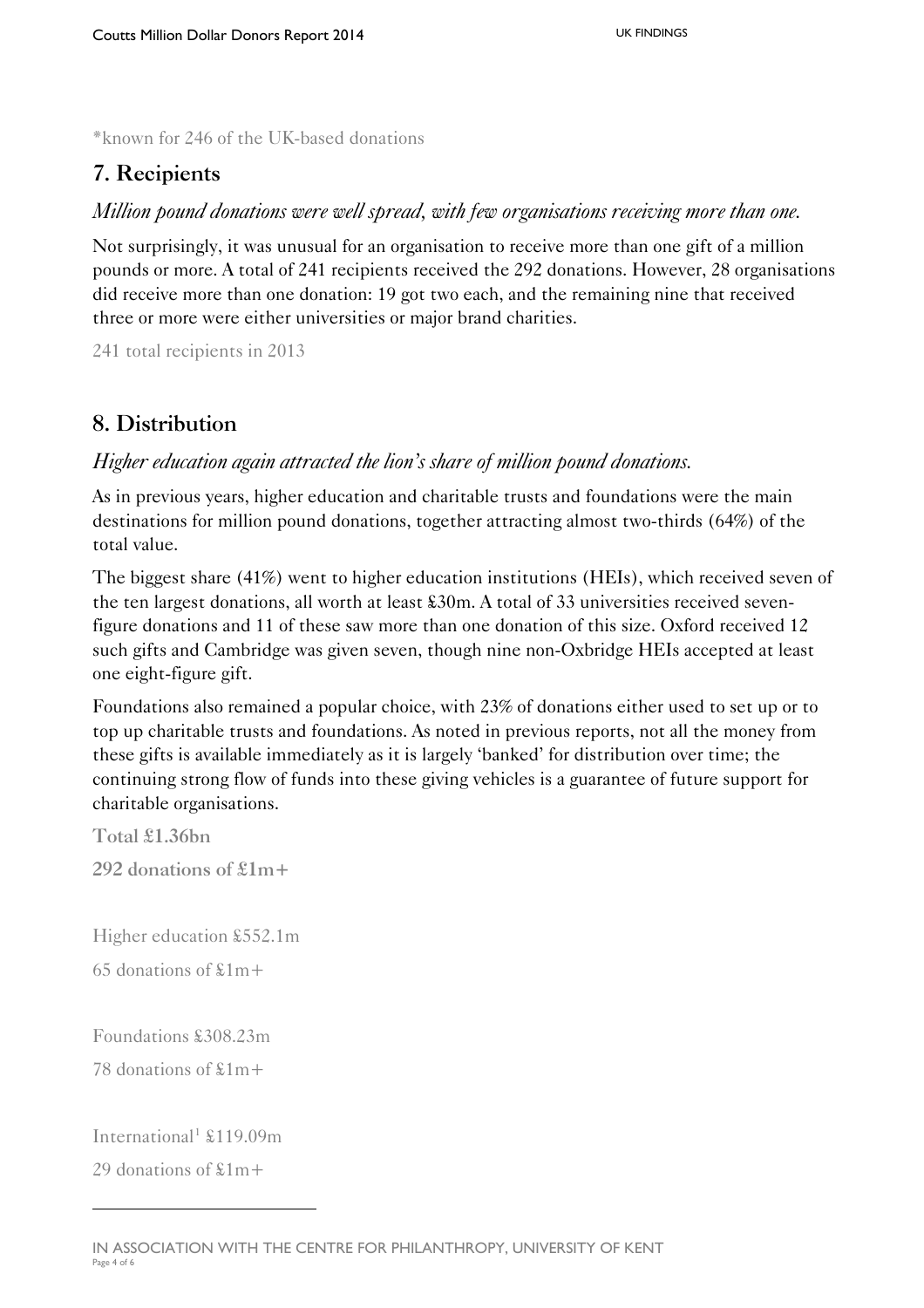Arts, culture & humanities £91.03m 25 donations of £1m+

Health £79.6m 19 donations of £1m+

Human services £56.4m

24 donations of £1m+

Overseas<sup>[2](#page-4-0)</sup>  $$49.76m$ 22 donations of £1m+

Education (not HEIs) £43.78m 16 donations of £1m+

Religion £21.65m 3 donations of £1m+

Public & societal benefit £18.83m

7 donations of £1m+

Environment £16.78m

4 donations of £1m+

<span id="page-4-0"></span>l

<sup>1</sup> The 'International' category here refers to funding for international development, regardless of the location of the recipient charity. This is in line with the classification used in the *Million Pound Donors Report* since 2008, but different to the definition of 'International' used to categorise donations in the other regions. In the other regions, 'International' is based solely on geographical factors and refers to donations to organisations headquartered in the reporting region but whose work takes place primarily outside that region.

<sup>2</sup> 'Overseas' relates to recipients based in a country other than the UK.